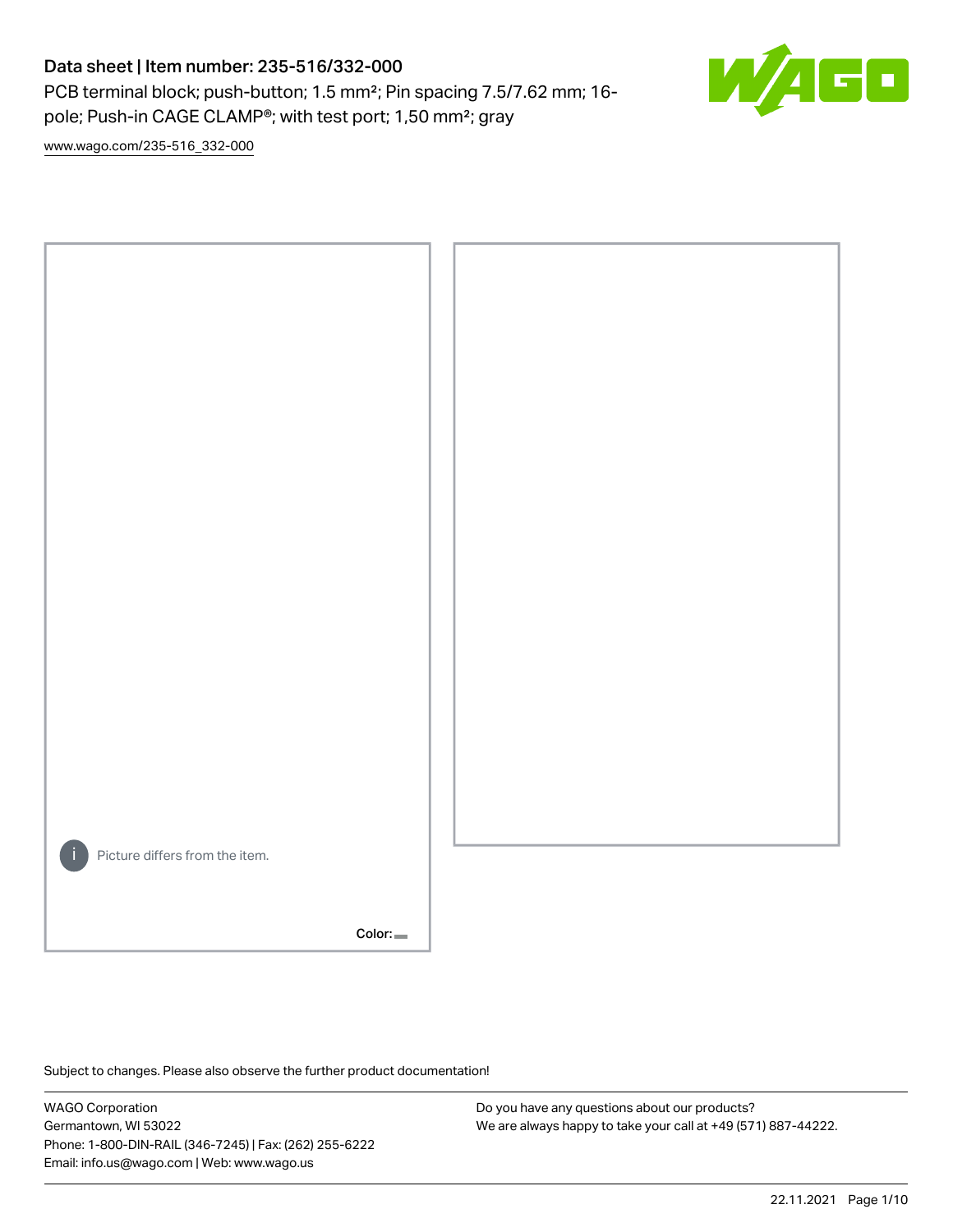

Dimensions in mm

 $L =$  (pole no. x pin spacing) + 1.5 mm

#### Item description

- **PCB terminal strips with push-buttons**
- **Push-in terminations of solid and ferruled conductors**
- $\blacksquare$ Convenient termination/removal of fine-stranded conductors via push-buttons
- Set to metric or inch pin spacing by compressing terminal strips or pulling them apart

Subject to changes. Please also observe the further product documentation!

WAGO Corporation Germantown, WI 53022 Phone: 1-800-DIN-RAIL (346-7245) | Fax: (262) 255-6222 Email: info.us@wago.com | Web: www.wago.us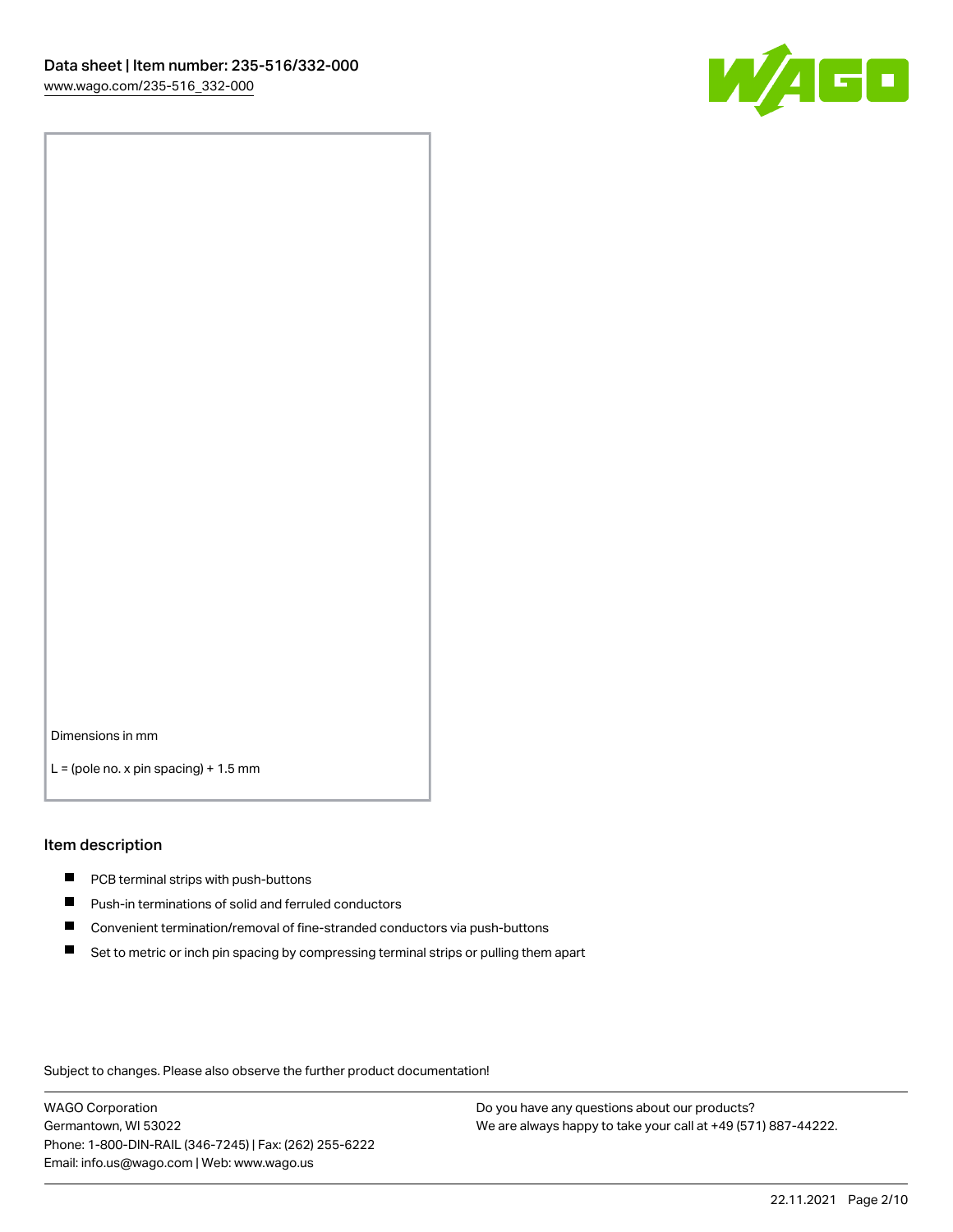

# Data

# Notes

| Other pole numbers<br>Variants:<br>Other colors<br>Mixed-color PCB connector strips |  |
|-------------------------------------------------------------------------------------|--|
| Direct marking                                                                      |  |
| Versions for Exi                                                                    |  |

# Electrical data

### IEC Approvals

| Ratings per                 | IEC/EN 60664-1                                            |
|-----------------------------|-----------------------------------------------------------|
| Rated voltage (III / 3)     | 400 V                                                     |
| Rated surge voltage (III/3) | 6 <sub>k</sub> V                                          |
| Rated voltage (III/2)       | 630 V                                                     |
| Rated surge voltage (III/2) | 6 <sub>kV</sub>                                           |
| Nominal voltage (II/2)      | 1000V                                                     |
| Rated surge voltage (II/2)  | 6 <sub>kV</sub>                                           |
| Rated current               | 17.5A                                                     |
| Legend (ratings)            | (III / 2) ≙ Overvoltage category III / Pollution degree 2 |

# UL Approvals

| Approvals per                  | UL 1059 |
|--------------------------------|---------|
| Rated voltage UL (Use Group B) | 300 V   |
| Rated current UL (Use Group B) | 10 A    |
| Rated voltage UL (Use Group D) | 300 V   |
| Rated current UL (Use Group D) | 10 A    |

### CSA Approvals

| Approvals per                   | CSA   |
|---------------------------------|-------|
| Rated voltage CSA (Use Group B) | 300 V |
| Rated current CSA (Use Group B) | 15 A  |

# Connection data

| Total number of connection points |  |
|-----------------------------------|--|
|-----------------------------------|--|

Subject to changes. Please also observe the further product documentation!

| <b>WAGO Corporation</b>                                | Do you have any questions about our products?                 |
|--------------------------------------------------------|---------------------------------------------------------------|
| Germantown, WI 53022                                   | We are always happy to take your call at +49 (571) 887-44222. |
| Phone: 1-800-DIN-RAIL (346-7245)   Fax: (262) 255-6222 |                                                               |
| Email: info.us@wago.com   Web: www.wago.us             |                                                               |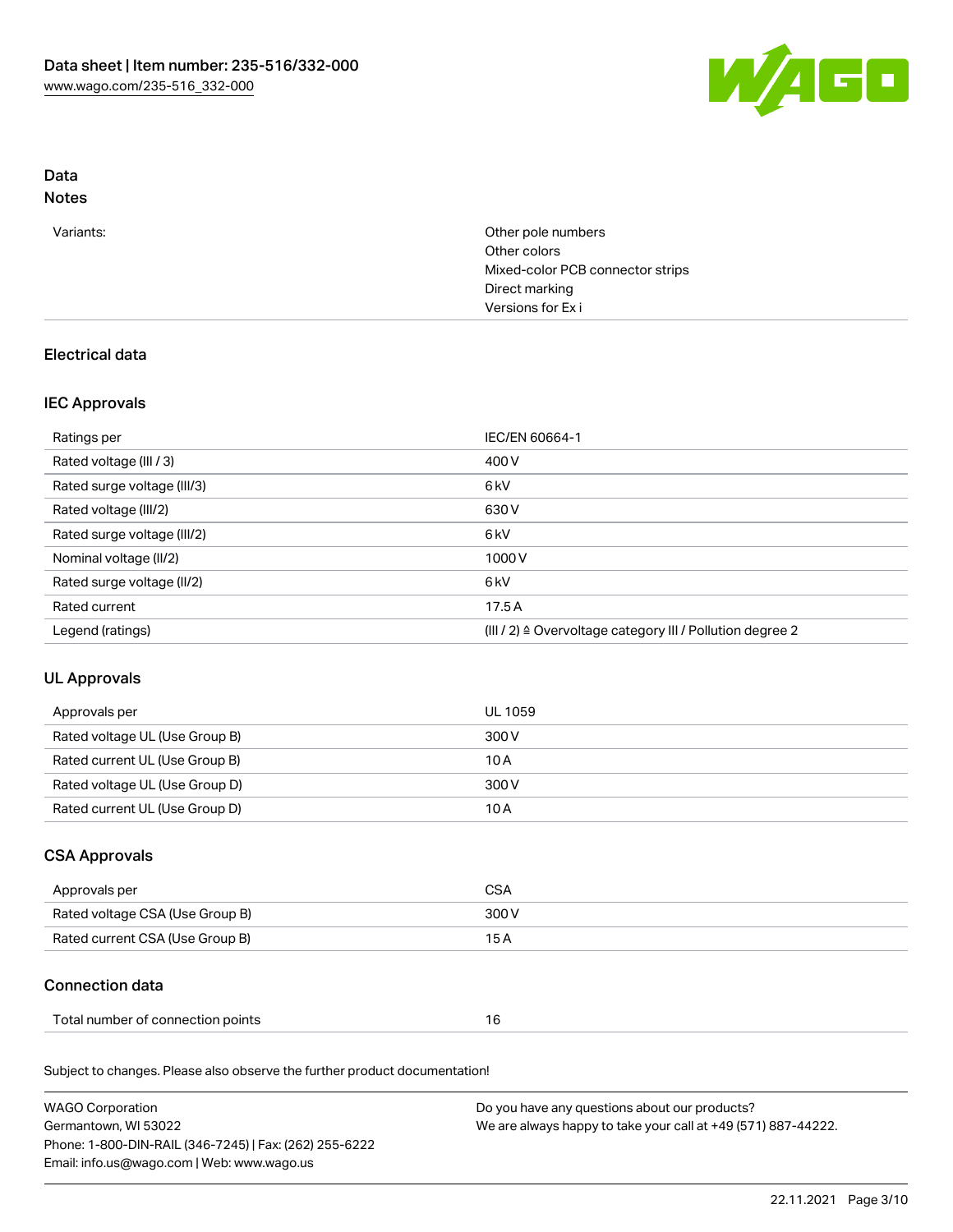[www.wago.com/235-516\\_332-000](http://www.wago.com/235-516_332-000)



| Total number of potentials |  |
|----------------------------|--|
| Number of connection types |  |
| Number of levels           |  |

### Connection 1

Connection technology **Push-in CAGE CLAMP<sup>®</sup>** 

|                                                   | PUSN-IN CAGE CLAMP                     |
|---------------------------------------------------|----------------------------------------|
| Actuation type                                    | Push-button                            |
| Solid conductor                                   | $0.21.5$ mm <sup>2</sup> / 20  14 AWG  |
| Fine-stranded conductor                           | $0.751.5$ mm <sup>2</sup> / 20  14 AWG |
| Fine-stranded conductor; with insulated ferrule   | $0.251$ mm <sup>2</sup>                |
| Fine-stranded conductor; with uninsulated ferrule | $0.251$ mm <sup>2</sup>                |
| Strip length                                      | $910$ mm / 0.35  0.39 inch             |
| Conductor connection direction to PCB             | 0°                                     |
| Number of poles                                   | 16                                     |

### Physical data

| Pin spacing                          | 7.5/7.62 mm / 0.295/0.3 inch |
|--------------------------------------|------------------------------|
| Width                                | 121.5 mm / 4.783 inch        |
| Height                               | 19.1 mm / 0.752 inch         |
| Height from the surface              | 15.5 mm / 0.61 inch          |
| Depth                                | 12.5 mm / 0.492 inch         |
| Solder pin length                    | 3.6 <sub>mm</sub>            |
| Solder pin dimensions                | $0.4 \times 0.8$ mm          |
| Drilled hole diameter with tolerance | $(40.1)$ mm                  |

### PCB contact

| PCB Contact                         | THT                                      |
|-------------------------------------|------------------------------------------|
| Solder pin arrangement              | over the entire terminal strip (in-line) |
| Number of solder pins per potential |                                          |

### Material data

| Color                       | gray                              |
|-----------------------------|-----------------------------------|
| Material group              |                                   |
| Insulation material         | Polyamide (PA66)                  |
| Flammability class per UL94 | V0                                |
| Clamping spring material    | Chrome nickel spring steel (CrNi) |

Subject to changes. Please also observe the further product documentation!

| <b>WAGO Corporation</b>                                | Do you have any questions about our products?                 |
|--------------------------------------------------------|---------------------------------------------------------------|
| Germantown, WI 53022                                   | We are always happy to take your call at +49 (571) 887-44222. |
| Phone: 1-800-DIN-RAIL (346-7245)   Fax: (262) 255-6222 |                                                               |
| Email: info.us@wago.com   Web: www.wago.us             |                                                               |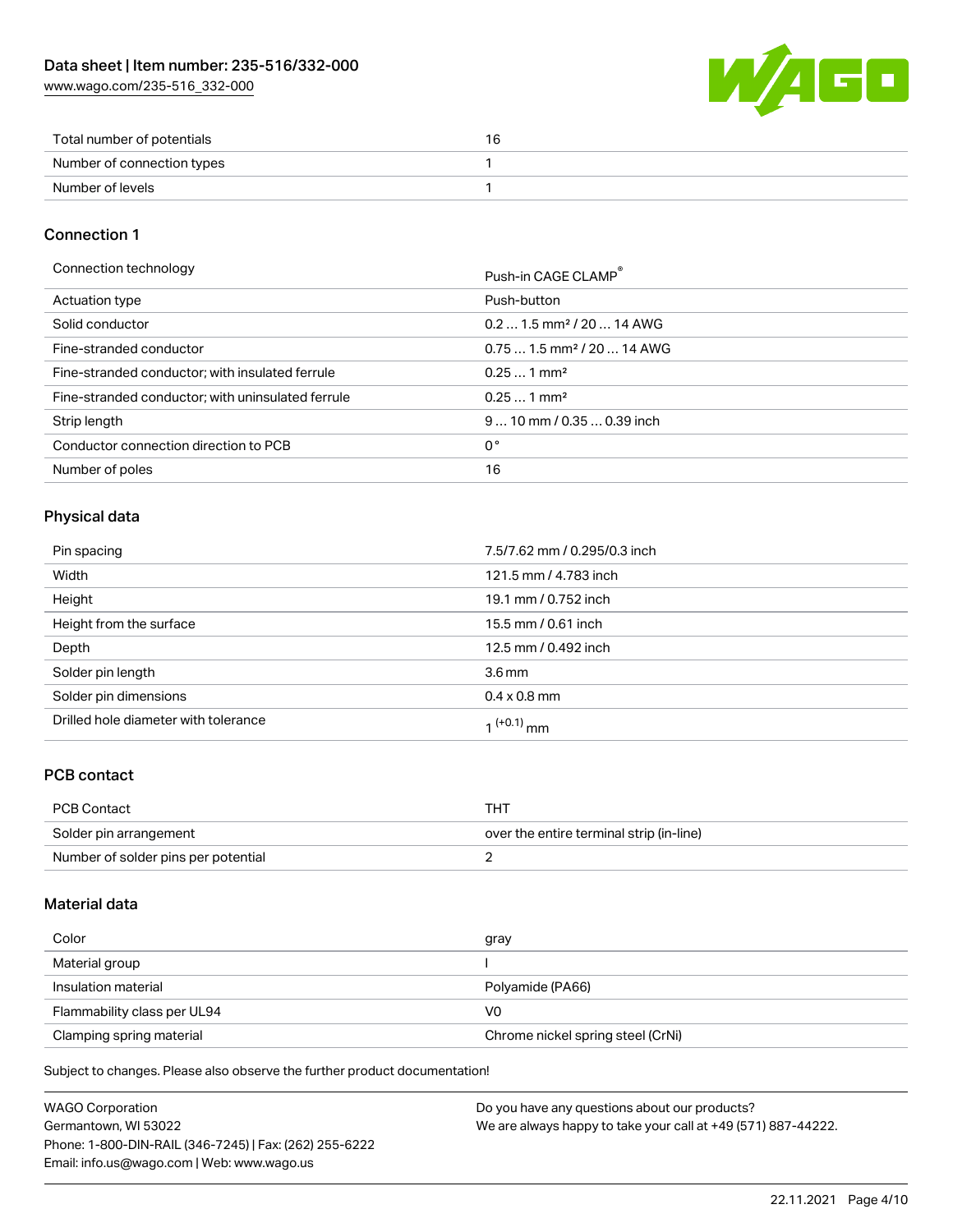[www.wago.com/235-516\\_332-000](http://www.wago.com/235-516_332-000)



| Contact material | Electrolytic copper (E <sub>Cu</sub> ) |
|------------------|----------------------------------------|
| Contact plating  | tin-plated                             |
| Fire load        | $0.292$ MJ                             |
| Weight           | 14.4 g                                 |
|                  |                                        |

### Environmental requirements

| $\ldots$ +105 °C $\,$<br>Limit temperature range<br>-60 |  |
|---------------------------------------------------------|--|
|---------------------------------------------------------|--|

#### Commercial data

| Product Group         | 4 (Printed Circuit) |
|-----------------------|---------------------|
| PU (SPU)              | 40 (10) Stück       |
| Packaging type        | box                 |
| Country of origin     | <b>CH</b>           |
| <b>GTIN</b>           | 4044918831093       |
| Customs tariff number | 85369010000         |

#### Approvals / Certificates

#### UL-Approvals

|      |                               |                          | Certificate |
|------|-------------------------------|--------------------------|-------------|
| Logo | Approval                      | Additional Approval Text | name        |
|      | UL                            | $\overline{\phantom{0}}$ | E45172      |
| Б    | UL International Germany GmbH |                          |             |

#### Optional accessories

#### Ferrules **Ferrule** ğ. Item no.: 216-101 Ferrule; Sleeve for 0.5 mm² / AWG 22; uninsulated; electro-tin plated; silver-colored [www.wago.com/216-101](http://www.wago.com/216-101)  $\tilde{\Sigma}$ Item no.: 216-104 Ferrule; Sleeve for 1.5 mm² / AWG 16; uninsulated; electro-tin plated; silver-colored [www.wago.com/216-104](http://www.wago.com/216-104) ī Item no.: 216-106 Ferrule; Sleeve for 2.5 mm² / AWG 14; uninsulated; electro-tin plated; silver-colored [www.wago.com/216-106](http://www.wago.com/216-106) ī Item no.: 216-107 Ferrule; Sleeve for 4 mm² / AWG 12; uninsulated; electro-tin plated [www.wago.com/216-107](http://www.wago.com/216-107)

Subject to changes. Please also observe the further product documentation!

| <b>WAGO Corporation</b>                                | Do you have any questions about our products?                 |  |
|--------------------------------------------------------|---------------------------------------------------------------|--|
| Germantown, WI 53022                                   | We are always happy to take your call at +49 (571) 887-44222. |  |
| Phone: 1-800-DIN-RAIL (346-7245)   Fax: (262) 255-6222 |                                                               |  |
| Email: info.us@wago.com   Web: www.wago.us             |                                                               |  |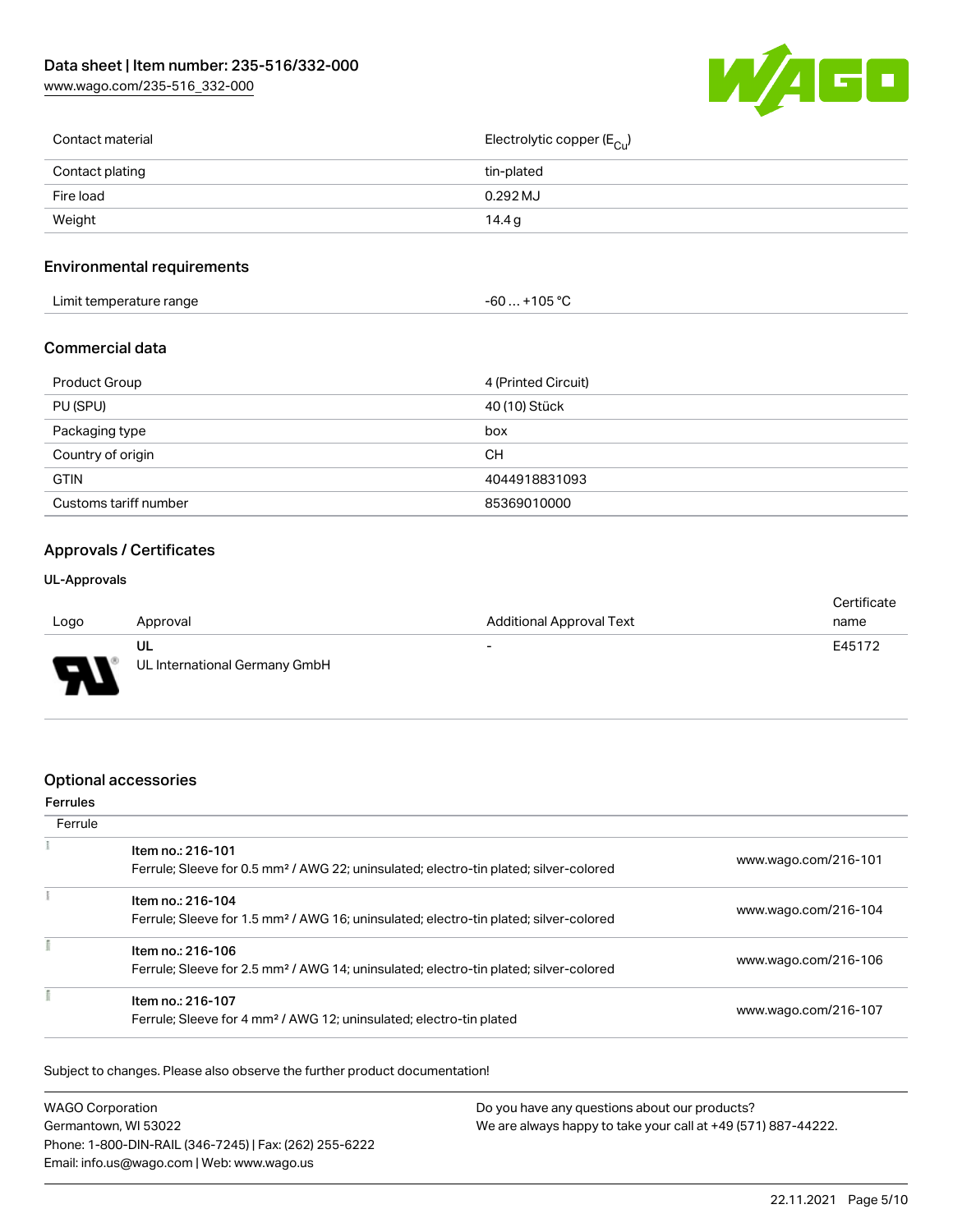[www.wago.com/235-516\\_332-000](http://www.wago.com/235-516_332-000)



|    | Item no.: 216-108<br>Ferrule; Sleeve for 6 mm <sup>2</sup> / AWG 10; uninsulated; electro-tin plated; silver-colored                                                               | www.wago.com/216-108 |
|----|------------------------------------------------------------------------------------------------------------------------------------------------------------------------------------|----------------------|
|    | Item no.: 216-109<br>Ferrule; Sleeve for 10 mm <sup>2</sup> / AWG 8; uninsulated; electro-tin plated                                                                               | www.wago.com/216-109 |
|    | Item no.: 216-102<br>Ferrule; Sleeve for 0.75 mm <sup>2</sup> / AWG 20; uninsulated; electro-tin plated; silver-colored                                                            | www.wago.com/216-102 |
|    | Item no.: 216-103<br>Ferrule; Sleeve for 1 mm <sup>2</sup> / AWG 18; uninsulated; electro-tin plated                                                                               | www.wago.com/216-103 |
| Л  | Item no.: 216-110<br>Ferrule; Sleeve for 16 mm <sup>2</sup> / AWG 6; uninsulated; electro-tin plated; metallic brown                                                               | www.wago.com/216-110 |
|    | Item no.: 216-123<br>Ferrule; Sleeve for 1 mm <sup>2</sup> / AWG 18; uninsulated; electro-tin plated; silver-colored                                                               | www.wago.com/216-123 |
|    | Item no.: 216-122<br>Ferrule; Sleeve for 0.75 mm <sup>2</sup> / AWG 20; uninsulated; electro-tin plated; silver-colored                                                            | www.wago.com/216-122 |
|    | Item no.: 216-124<br>Ferrule; Sleeve for 1.5 mm <sup>2</sup> / AWG 16; uninsulated; electro-tin plated                                                                             | www.wago.com/216-124 |
|    | Item no.: 216-142<br>Ferrule; Sleeve for 0.75 mm <sup>2</sup> / 18 AWG; uninsulated; electro-tin plated; electrolytic copper; gastight<br>crimped; acc. to DIN 46228, Part 1/08.92 | www.wago.com/216-142 |
|    | Item no.: 216-132<br>Ferrule; Sleeve for 0.34 mm <sup>2</sup> / AWG 24; uninsulated; electro-tin plated                                                                            | www.wago.com/216-132 |
|    | Item no.: 216-121<br>Ferrule; Sleeve for 0.5 mm <sup>2</sup> / AWG 22; uninsulated; electro-tin plated; silver-colored                                                             | www.wago.com/216-121 |
|    | Item no.: 216-143<br>Ferrule; Sleeve for 1 mm <sup>2</sup> / AWG 18; uninsulated; electro-tin plated; electrolytic copper; gastight<br>crimped; acc. to DIN 46228, Part 1/08.92    | www.wago.com/216-143 |
|    | Item no.: 216-131<br>Ferrule; Sleeve for 0.25 mm <sup>2</sup> / AWG 24; uninsulated; electro-tin plated; silver-colored                                                            | www.wago.com/216-131 |
|    | Item no.: 216-141<br>Ferrule; Sleeve for 0.5 mm <sup>2</sup> / 20 AWG; uninsulated; electro-tin plated; electrolytic copper; gastight<br>crimped; acc. to DIN 46228, Part 1/08.92  | www.wago.com/216-141 |
| s. | Item no.: 216-152<br>Ferrule; Sleeve for 0.34 mm <sup>2</sup> / AWG 24; uninsulated; electro-tin plated                                                                            | www.wago.com/216-152 |
| ۵  | Item no.: 216-203<br>Ferrule; Sleeve for 1 mm <sup>2</sup> / AWG 18; insulated; electro-tin plated; red                                                                            | www.wago.com/216-203 |
| Ω  | Item no.: 216-206<br>Ferrule; Sleeve for 2.5 mm <sup>2</sup> / AWG 14; insulated; electro-tin plated; blue                                                                         | www.wago.com/216-206 |
|    | Item no.: 216-207<br>Ferrule; Sleeve for 4 mm <sup>2</sup> / AWG 12; insulated; electro-tin plated; gray                                                                           | www.wago.com/216-207 |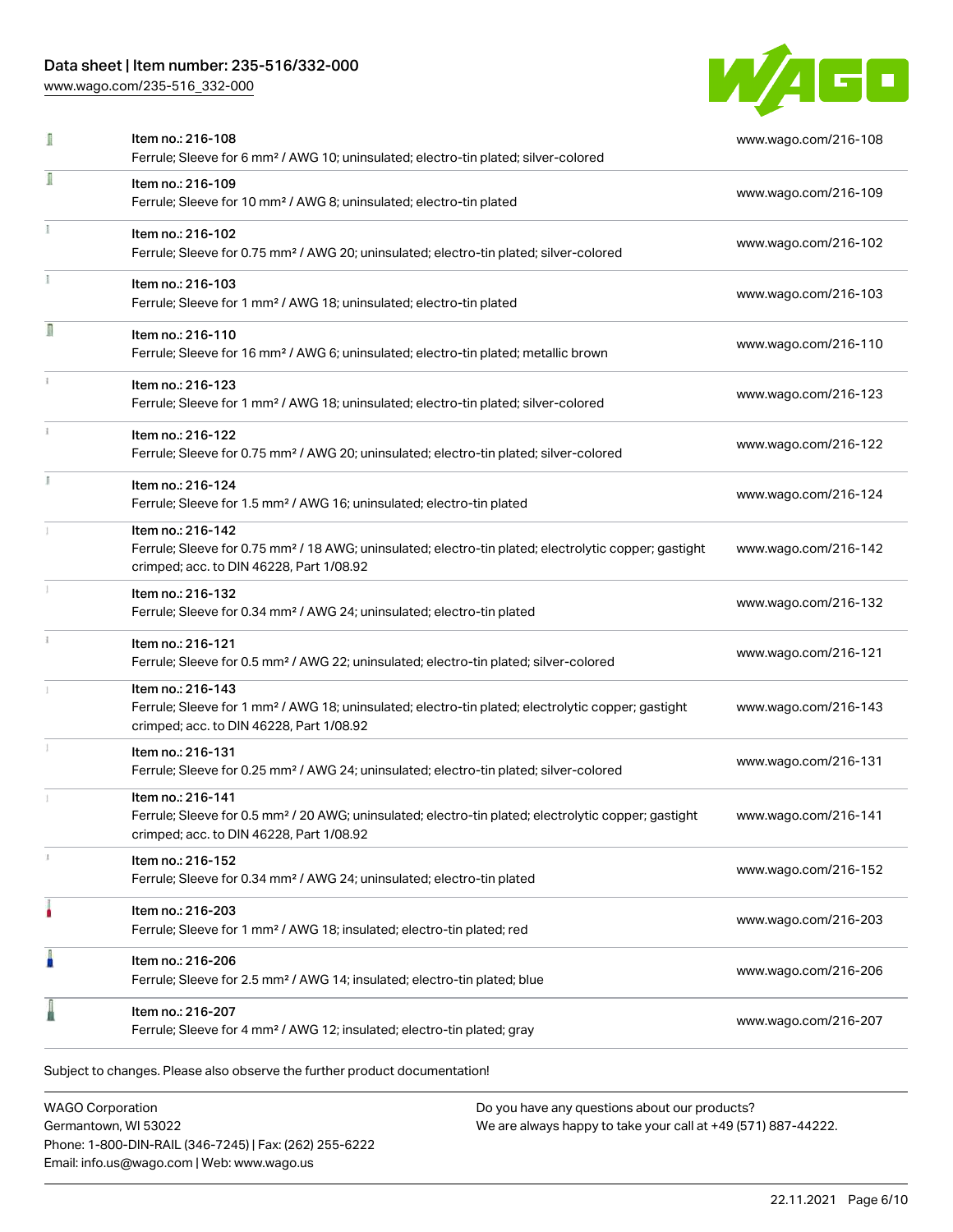[www.wago.com/235-516\\_332-000](http://www.wago.com/235-516_332-000)



| Item no.: 216-202<br>Ferrule; Sleeve for 0.75 mm <sup>2</sup> / 18 AWG; insulated; electro-tin plated; gray                                                                                                | www.wago.com/216-202 |
|------------------------------------------------------------------------------------------------------------------------------------------------------------------------------------------------------------|----------------------|
| Item no.: 216-151<br>Ferrule; Sleeve for 0.25 mm <sup>2</sup> / AWG 24; uninsulated; electro-tin plated                                                                                                    | www.wago.com/216-151 |
| Item no.: 216-204<br>Ferrule; Sleeve for 1.5 mm <sup>2</sup> / AWG 16; insulated; electro-tin plated; black                                                                                                | www.wago.com/216-204 |
| Item no.: 216-209<br>Ferrule; Sleeve for 10 mm <sup>2</sup> / AWG 8; insulated; electro-tin plated; red                                                                                                    | www.wago.com/216-209 |
| Item no.: 216-205<br>Ferrule; Sleeve for 2.08 mm <sup>2</sup> / AWG 14; insulated; electro-tin plated; yellow                                                                                              | www.wago.com/216-205 |
| Item no.: 216-144<br>Ferrule; Sleeve for 1.5 mm <sup>2</sup> / AWG 16; uninsulated; electro-tin plated; electrolytic copper; gastight<br>crimped; acc. to DIN 46228, Part 1/08.92; silver-colored          | www.wago.com/216-144 |
| Item no.: 216-208<br>Ferrule; Sleeve for 6 mm <sup>2</sup> / AWG 10; insulated; electro-tin plated; electrolytic copper; gastight crimped; www.wago.com/216-208<br>acc. to DIN 46228, Part 4/09.90; yellow |                      |
| Item no.: 216-201<br>Ferrule; Sleeve for 0.5 mm <sup>2</sup> / 20 AWG; insulated; electro-tin plated; white                                                                                                | www.wago.com/216-201 |
| Item no.: 216-223<br>Ferrule; Sleeve for 1 mm <sup>2</sup> / AWG 18; insulated; electro-tin plated; red                                                                                                    | www.wago.com/216-223 |
| Item no.: 216-210<br>Ferrule; Sleeve for 16 mm <sup>2</sup> / AWG 6; insulated; electro-tin plated; electrolytic copper; gastight crimped; www.wago.com/216-210<br>acc. to DIN 46228, Part 4/09.90; blue   |                      |
| Item no.: 216-241<br>Ferrule; Sleeve for 0.5 mm <sup>2</sup> / 20 AWG; insulated; electro-tin plated; electrolytic copper; gastight<br>crimped; acc. to DIN 46228, Part 4/09.90; white                     | www.wago.com/216-241 |
| Item no.: 216-242<br>Ferrule; Sleeve for 0.75 mm <sup>2</sup> / 18 AWG; insulated; electro-tin plated; electrolytic copper; gastight<br>crimped; acc. to DIN 46228, Part 4/09.90; gray                     | www.wago.com/216-242 |
| Item no.: 216-222<br>Ferrule; Sleeve for 0.75 mm <sup>2</sup> / 18 AWG; insulated; electro-tin plated; gray                                                                                                | www.wago.com/216-222 |
| Item no.: 216-221<br>Ferrule; Sleeve for 0.5 mm <sup>2</sup> / 20 AWG; insulated; electro-tin plated; white                                                                                                | www.wago.com/216-221 |
| Item no.: 216-224<br>Ferrule; Sleeve for 1.5 mm <sup>2</sup> / AWG 16; insulated; electro-tin plated; black                                                                                                | www.wago.com/216-224 |
| Item no.: 216-243<br>Ferrule; Sleeve for 1 mm <sup>2</sup> / AWG 18; insulated; electro-tin plated; electrolytic copper; gastight crimped; www.wago.com/216-243<br>acc. to DIN 46228, Part 4/09.90; red    |                      |
| Item no.: 216-244<br>Ferrule; Sleeve for 1.5 mm <sup>2</sup> / AWG 16; insulated; electro-tin plated; electrolytic copper; gastight<br>crimped; acc. to DIN 46228, Part 4/09.90; black                     | www.wago.com/216-244 |
|                                                                                                                                                                                                            |                      |

WAGO Corporation Germantown, WI 53022 Phone: 1-800-DIN-RAIL (346-7245) | Fax: (262) 255-6222 Email: info.us@wago.com | Web: www.wago.us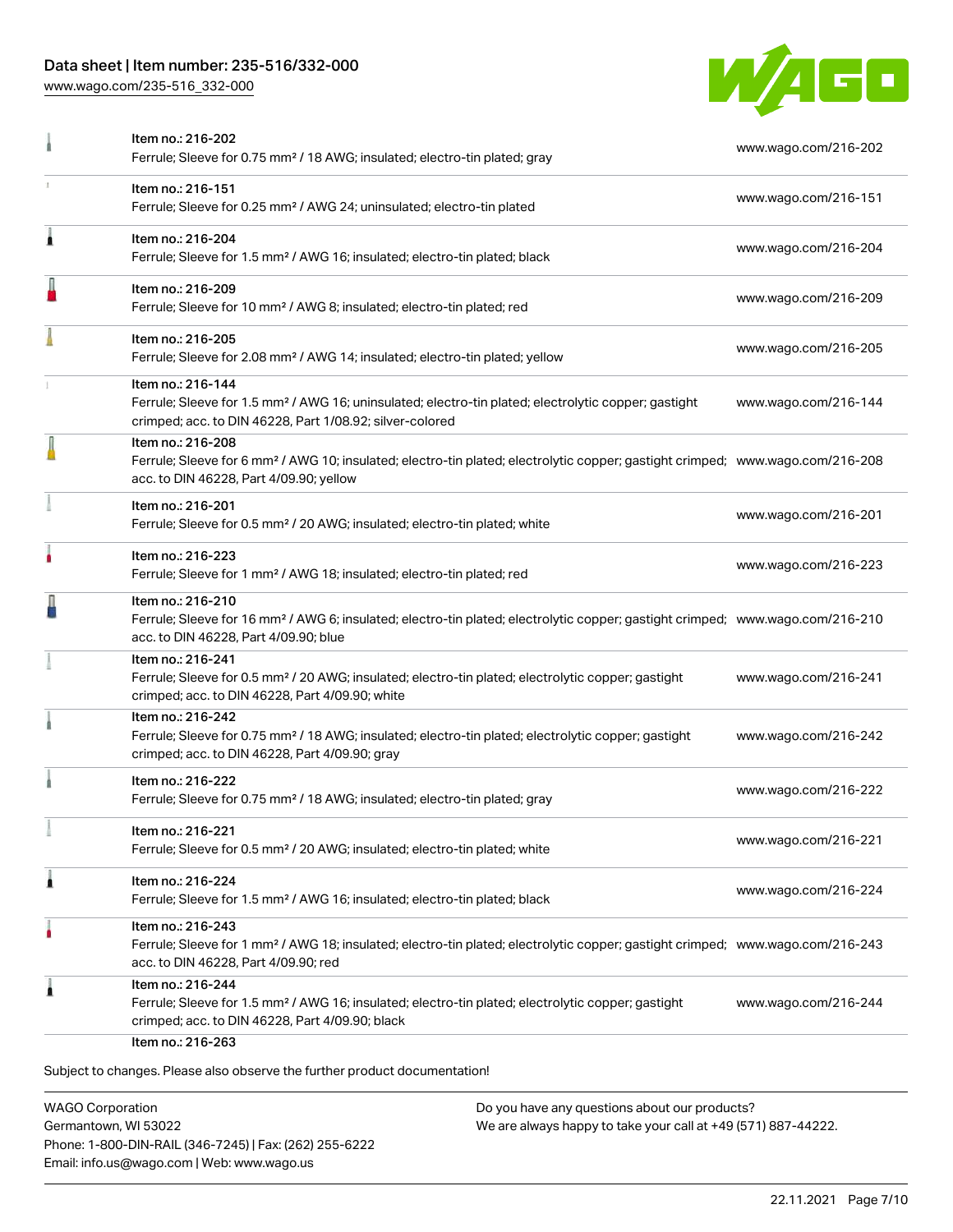[www.wago.com/235-516\\_332-000](http://www.wago.com/235-516_332-000)



|   | Ferrule; Sleeve for 1 mm <sup>2</sup> / AWG 18; insulated; electro-tin plated; electrolytic copper; gastight crimped; www.wago.com/216-263<br>acc. to DIN 46228, Part 4/09.90; red                         |                      |
|---|------------------------------------------------------------------------------------------------------------------------------------------------------------------------------------------------------------|----------------------|
| Å | Item no.: 216-246<br>Ferrule; Sleeve for 2.5 mm <sup>2</sup> / AWG 14; insulated; electro-tin plated; electrolytic copper; gastight<br>crimped; acc. to DIN 46228, Part 4/09.90; blue                      | www.wago.com/216-246 |
| Å | Item no.: 216-266<br>Ferrule; Sleeve for 2.5 mm <sup>2</sup> / AWG 14; insulated; electro-tin plated; electrolytic copper; gastight<br>crimped; acc. to DIN 46228, Part 4/09.90; blue                      | www.wago.com/216-266 |
| Â | Item no.: 216-264<br>Ferrule; Sleeve for 1.5 mm <sup>2</sup> / AWG 16; insulated; electro-tin plated; electrolytic copper; gastight<br>crimped; acc. to DIN 46228, Part 4/09.90; black                     | www.wago.com/216-264 |
| Â | Item no.: 216-284<br>Ferrule; Sleeve for 1.5 mm <sup>2</sup> / AWG 16; insulated; electro-tin plated; electrolytic copper; gastight<br>crimped; acc. to DIN 46228, Part 4/09.90; black                     | www.wago.com/216-284 |
| I | Item no.: 216-286<br>Ferrule; Sleeve for 2.5 mm <sup>2</sup> / AWG 14; insulated; electro-tin plated; electrolytic copper; gastight<br>crimped; acc. to DIN 46228, Part 4/09.90; blue                      | www.wago.com/216-286 |
| I | Item no.: 216-287<br>Ferrule; Sleeve for 4 mm <sup>2</sup> / AWG 12; insulated; electro-tin plated; electrolytic copper; gastight crimped; www.wago.com/216-287<br>acc. to DIN 46228, Part 4/09.90; gray   |                      |
|   | Item no.: 216-262<br>Ferrule; Sleeve for 0.75 mm <sup>2</sup> / 18 AWG; insulated; electro-tin plated; electrolytic copper; gastight<br>crimped; acc. to DIN 46228, Part 4/09.90; gray                     | www.wago.com/216-262 |
|   | Item no.: 216-288<br>Ferrule; Sleeve for 6 mm <sup>2</sup> / AWG 10; insulated; electro-tin plated; electrolytic copper; gastight crimped; www.wago.com/216-288<br>acc. to DIN 46228, Part 4/09.90; yellow |                      |
| ł | Item no.: 216-289<br>Ferrule; Sleeve for 10 mm <sup>2</sup> / AWG 8; insulated; electro-tin plated; electrolytic copper; gastight crimped; www.wago.com/216-289<br>acc. to DIN 46228, Part 4/09.90; red    |                      |
|   | Item no.: 216-301<br>Ferrule; Sleeve for 0.25 mm <sup>2</sup> / AWG 24; insulated; electro-tin plated; yellow                                                                                              | www.wago.com/216-301 |
|   | Item no.: 216-321<br>Ferrule; Sleeve for 0.25 mm <sup>2</sup> / AWG 24; insulated; electro-tin plated; yellow                                                                                              | www.wago.com/216-321 |
|   | Item no.: 216-322<br>Ferrule; Sleeve for 0.34 mm <sup>2</sup> / 22 AWG; insulated; electro-tin plated; green                                                                                               | www.wago.com/216-322 |
| l | Item no.: 216-267<br>Ferrule; Sleeve for 4 mm <sup>2</sup> / AWG 12; insulated; electro-tin plated; electrolytic copper; gastight crimped; www.wago.com/216-267<br>acc. to DIN 46228, Part 4/09.90; gray   |                      |
|   | Item no.: 216-302<br>Ferrule; Sleeve for 0.34 mm <sup>2</sup> / 22 AWG; insulated; electro-tin plated; light turquoise                                                                                     | www.wago.com/216-302 |

Subject to changes. Please also observe the further product documentation!

WAGO Corporation Germantown, WI 53022 Phone: 1-800-DIN-RAIL (346-7245) | Fax: (262) 255-6222 Email: info.us@wago.com | Web: www.wago.us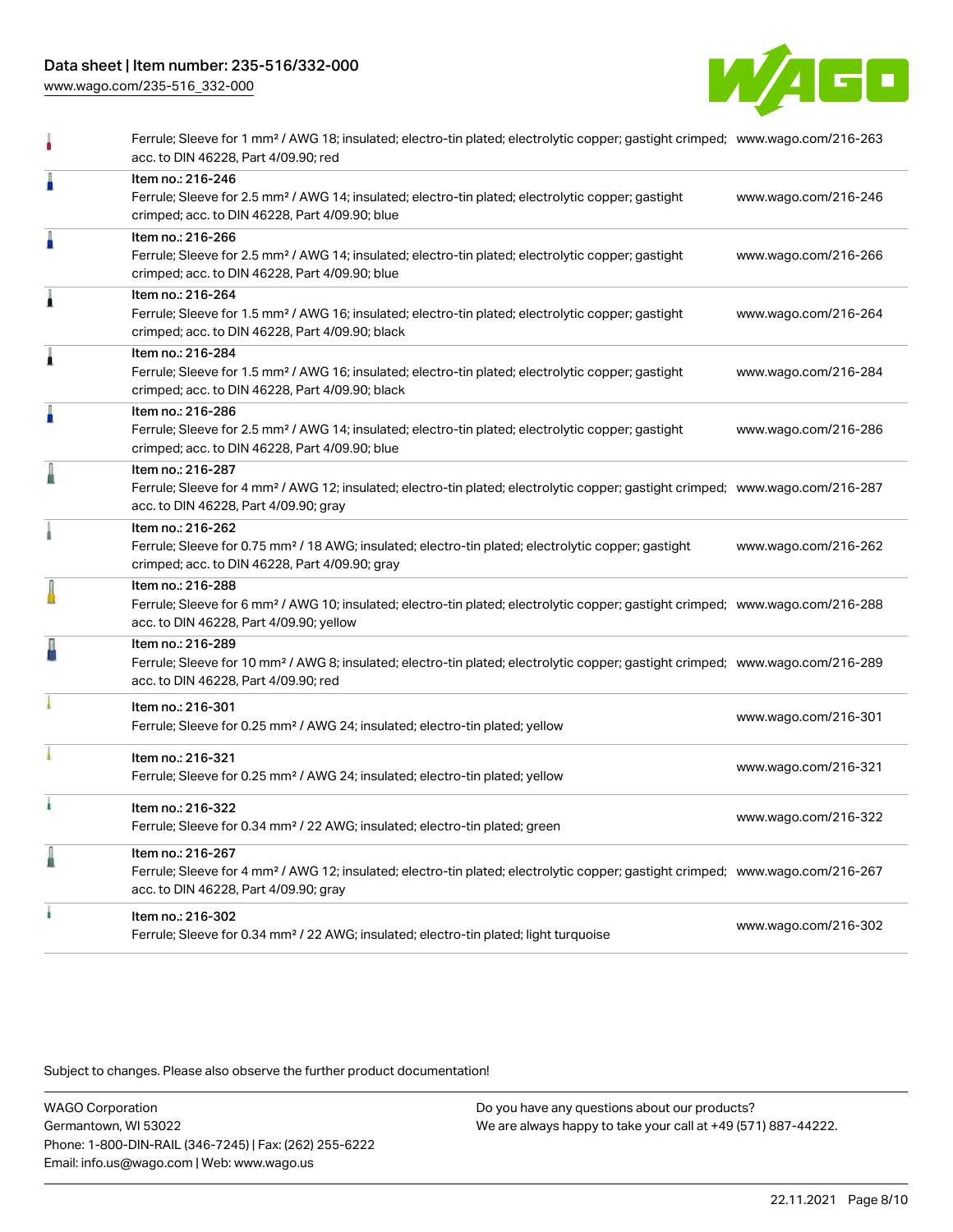

## Downloads **Documentation**

| <b>Additional Information</b> |  |
|-------------------------------|--|
| Technical explanations        |  |

2019 Apr 3 pdf 2.0 MB [Download](https://www.wago.com/global/d/1435602)

### Installation Notes

#### Conductor termination



Inserting/removing fine-stranded conductors via push-button.



Insert/remove fine-stranded conductors with ferrules via push-button.



Insert solid conductors via push-in termination.

### Installation





Combining 1- and 2-conductor terminal blocks with different pin spacing.

#### **Testing**

Subject to changes. Please also observe the further product documentation!

WAGO Corporation Germantown, WI 53022 Phone: 1-800-DIN-RAIL (346-7245) | Fax: (262) 255-6222 Email: info.us@wago.com | Web: www.wago.us